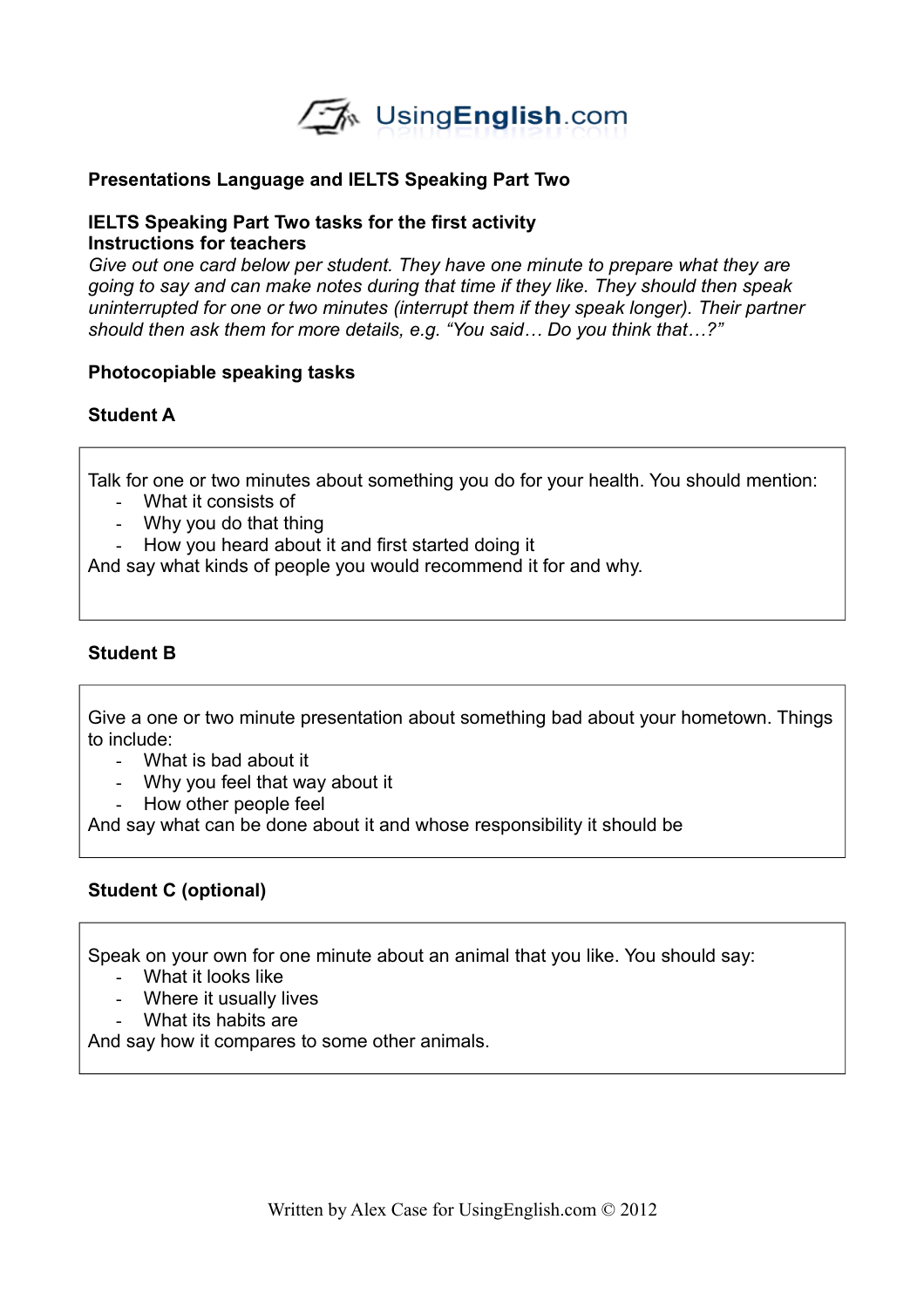

## **Presentations Language and IELTS Speaking Part Two**

*Do an IELTS Speaking Part Two task that your teacher gives out, imagining your partner is the examiner. They will ask you two questions when you finish.*

*Do the same presentation again, but this time imagine that you are presenting up on a stage to a big group of people in a formal situation. Your partner will pretend to be the audience, e.g. putting up their hand to ask questions.*

*How were your two presentations different? What other differences could there be?*

*Brainstorm language for the second (formal) type of presentation into these categories:*

- **•** Greeting
- **•** Thanking/Welcoming
- **•** Giving your name
- **•** Giving the topic
- Giving background information about yourself that is connected to your presentation
- Getting people's interest/ Hooking the audience
- Outlining the presentation
- Kicking off
- Moving on to the next topic
- Getting back on topic
- Referring to worksheets and visuals
- Referring to your notes
- Referring to earlier parts of the presentation/ Summarising/ Paraphrasing
- Bringing the presentation to a close
- Offering to answer questions

#### *Compare your sentences to those on the next two pages*

*Discuss how useful that language is for IELTS Speaking Part Two, e.g.*

- Which categories do you not need in an IELTS presentation at all?
- Which categories are needed but don't have the right phrases in for IELTS? What phrases could you put in instead?
- What are the best phrases in the other categories? Which are completely unsuitable? Can you think of any which are even better?

#### *What other similar categories of language do you need for IELTS Speaking Part Two?*

*Brainstorm other useful Speaking Part Two phrases into these categories, then discuss which ones might be suitable for more formal presentations.*

- Checking the question/ Checking what you have to say
- Asking if you can/ should start (if you are ready in less than one minute)
- Explaining why your answer doesn't exactly answer the question
- Correcting yourself/ Changing your mind about what to say
- Pausing for thought
- Sounding unsure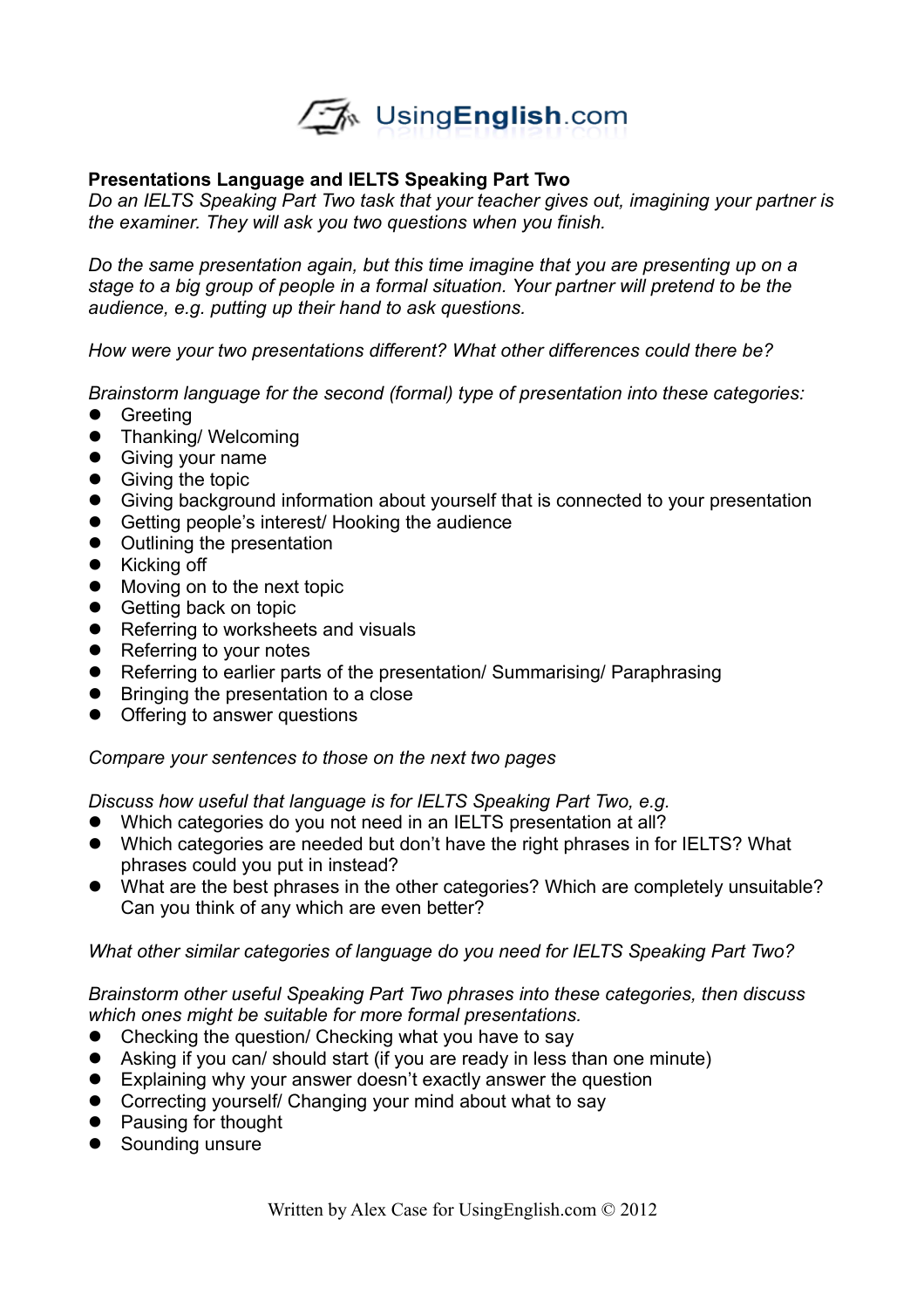

## **Suggested phrases for formal presentations Greeting**

Hi/ Hello/ Good morning/ afternoon/ evening (everyone/ ladies and gentlemen/ guys) *NOT Good night/ Hiya/ How's it going?/ What's up? PROBABLY NOT – How are you?*

# **Thanking/ Welcoming**

Welcome to…

First of all, I'd like to thank everyone/ you all for coming (to…)

Thanks for coming (to…)/ attending (…)

Let me begin by welcoming you (all) (to...) First, I'd like to (warmly) welcome you (to...) On behalf of… may I welcome you to…

It's a pleasure to welcome you (to…)

It's good to see you (all) here (today).

Thank you for finding the time to come and join me for this presentation.

*NOT Thank you for your coming/ for listening./ for your kind attention.*

## **Giving your name**

I think most of you know me, but I'll introduce myself anyway.

As (a few of/ some of/ many of/ most of/ almost all of) you know, I'm…

First of all, I'd like to introduce myself/ let me introduce myself…/

I should probably start by introducing myself…

For those of you who don't know me already,…

## **Giving the topic**

(In my presentation/ Today) I'd like to/ I'm going to talk to you today about…

I've invited you here today to tell you about…/ share … with you.

The purpose/ topic/ subject of my/ today's presentation is…

I'm here today to…

What I'd like to present to you today is...What I want to show you/ tell you about/ talk to you about is…

I've chosen/ decided to speak about…, because…

## **Giving background information about yourself connected to your presentation** I should probably first tell you that…

To give you some background information,…

To explain why I chose this topic,…

Before I start, I should probably explain that…

# **Getting people's interest/ Hooking the audience**

There is a famous quote that…

Did you know that...?/ It's a little known fact that...

## **Outlining the presentation**

I'll start/ begin/ commence with/ by…

I've divided my presentation into… parts/ My presentation is divided into...parts.

In my presentation, I'll focus on three main…

First, we'll look at... then we'll move on to… and finally we'll focus on…

Secondly/ In the second part of my presentation,…

(And) then/ After that/ The next stage will be to…

To finish up/ Finally/ I'll end with/ The last stage will be to…

…we'll focus on/ look at/ examine…/ … I'll talk about/ present/ explain…

My presentation will last/ I'm going to speak for approximately/ about…

*NOT At first/ At last/ In the end*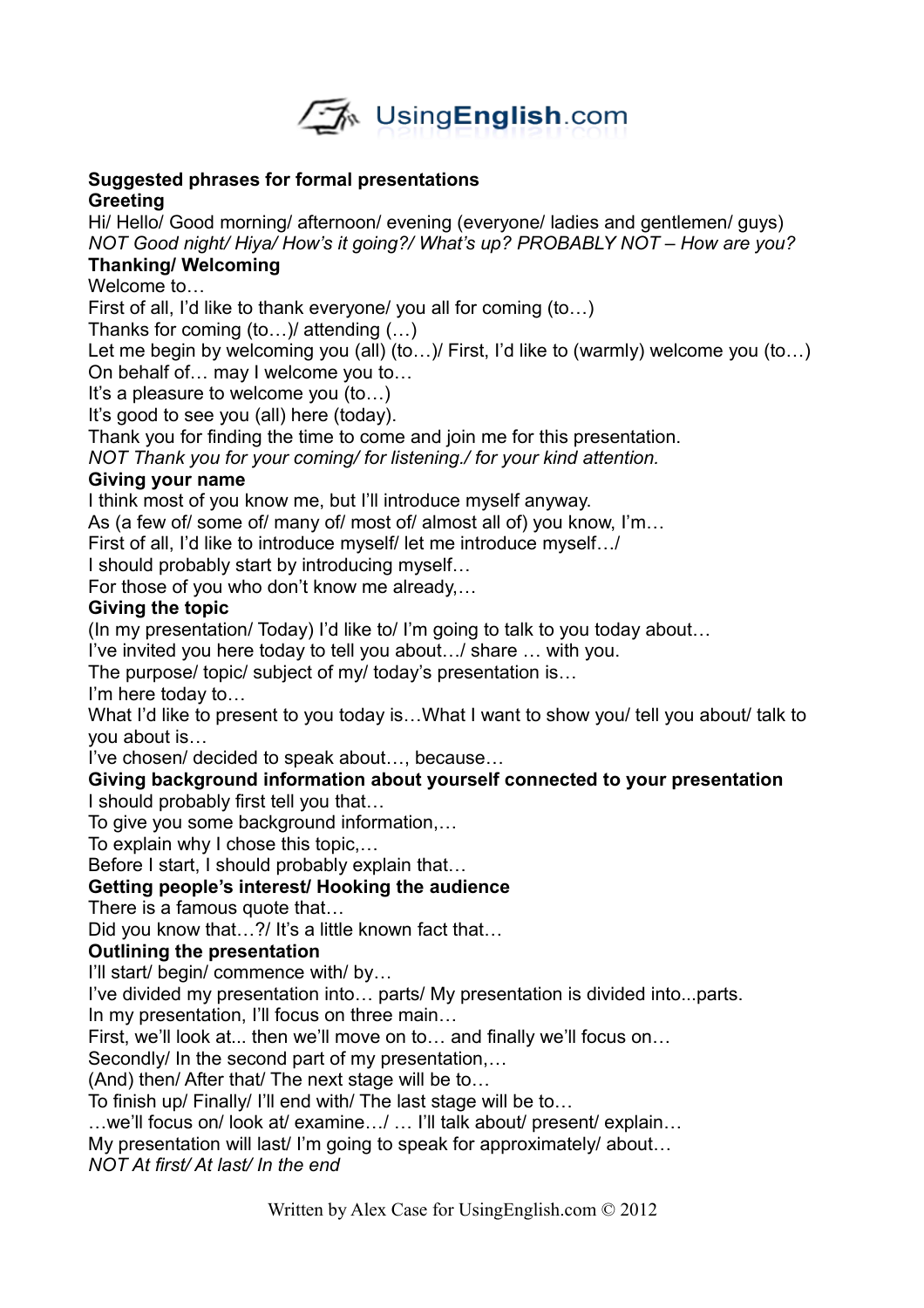

## **Kicking off**

So/ Well/ Well then/ Okay/ Right If all that's clear/ If there aren't any questions (so far),… Let's start.../ get started/ make a start Perhaps I should start off by… **Moving on to the next topic** Moving onto the next/ second/ last part of my presentation,…

That leads us on nicely to the next point I want to deal with, which is…

If everyone is clear on that point, I'll move onto the next…

## **Getting back on topic**

Anyway,…

Where was I?

As I was saying…

## **Referring to worksheets and visuals**

As you can see from this slide/ on the first page,…

This graph/ list/ table/ chart/ diagram (clearly) shows/ illustrates…

If you look at this pie chart you can see…

If you turn to the first page of the handout,…

These pie charts/ figures compare…

Has everyone got a copy of…?

The first/ second/ third/ next/ last bullet point/ paragraph/ section…

If I could draw your attention to…

## **Referring to your notes**

I've written…

Sorry, I'll just try to find that in my notes.

What was I going to say next? Oh yes,...

I have the information written down in my notes somewhere. Here it is.

## **Referring to earlier parts of the presentation/ Summarising/ Paraphrasing**

As I mentioned earlier,…/ said in my introduction,…

To try to state the same point in an easier to remember way,…

Let's look at…again….

… I mean to say…/ …, meaning…/ … that is…

Basically, what I'm trying to say is…

## **Bringing the presentation to a close**

That brings me to the end of my presentation.

That's all I wanted to say today.

Thanks for listening/ for your kind attention.

Well, if no one else has any questions I will leave it there.

I'm really sorry, but we seem to have run out time. If anyone still has any questions, I'll be happy to answer them individually.

And on that point, I will bring my presentation to a close.

## **Offering to answer questions**

At this point, I'd like to ask if anyone else has any questions or comments.

Yes, the (gentleman at the back in the red shirt), what is your question please?

Is there anything I didn't explain properly?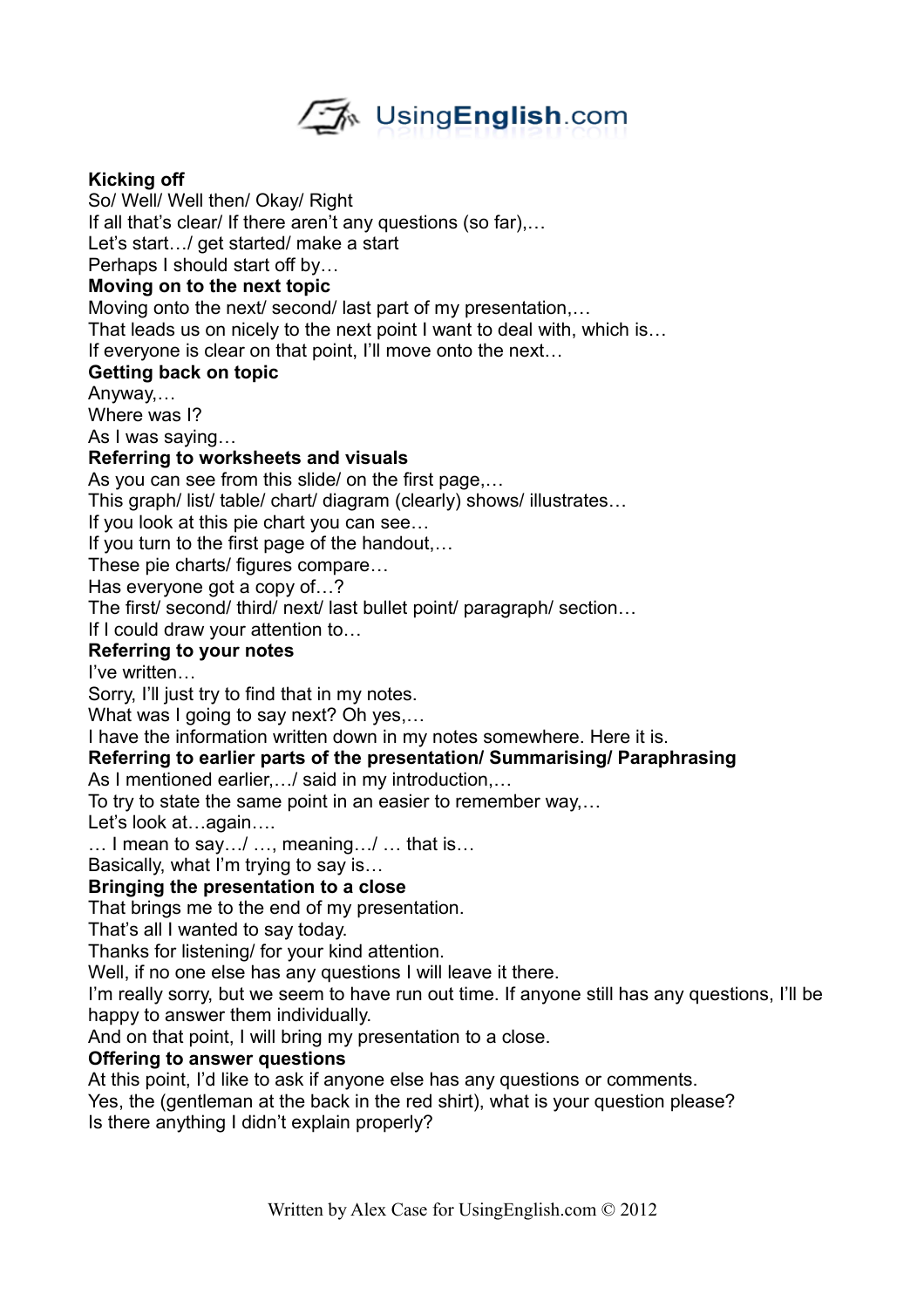

**Comparing IELTS presentations and formal presentations - Suggested answers**

**Greeting**

## *Not needed in Part Two, because you have already done this at the beginning of the test.* **Thanking/ Welcoming** *Not needed.* **Giving your name** *Not needed..* **Giving the topic** *Needed Suitable phrases:* I'd like to talk to you about… I'm going to talk to you about… The topic of my presentation is… What I want to talk about is I've chosen/ decided to speak about…, because… *Other possibilities;* The only thing I could think of to talk about is… The only thing that came to mind is… There are many…but I've chosen to speak about… I could've talked about…, but I decided on… I had difficulty choosing a topic, but… **Giving background information about yourself connected to your presentation** *Optional, but fine if it is really relevant. Suitable phrases:* I should probably first tell you that… To give you some background information,… To explain why I chose this topic,… Before I start, I should probably explain that… **Getting people's interest/ Hooking the audience** *Optional, but good if you can think of something relevant. None of the formal presentation phrases are suitable for IELTS. Possible phrases:* This is an interesting story actually. I'm glad I got this topic because… By complete coincidence, this happened to me this morning on my way to this exam. This is an interesting/ difficult topic for me because… **Outlining the presentation** *Not needed.* **Kicking off** *Optional, but better than starting with silence. Suitable phrases:* So/ Well/ Well then/ Okay/ Right Perhaps I should start off by… **Moving on to the next topic** *Optional. None of the formal presentation phrases are suitable. Suitable phrases:* This next question was… The next thing I have to talk about is… What was the next question? Oh yes,… In answer to the next question,…/ Answering the next question,… Written by Alex Case for UsingEnglish.com © 2012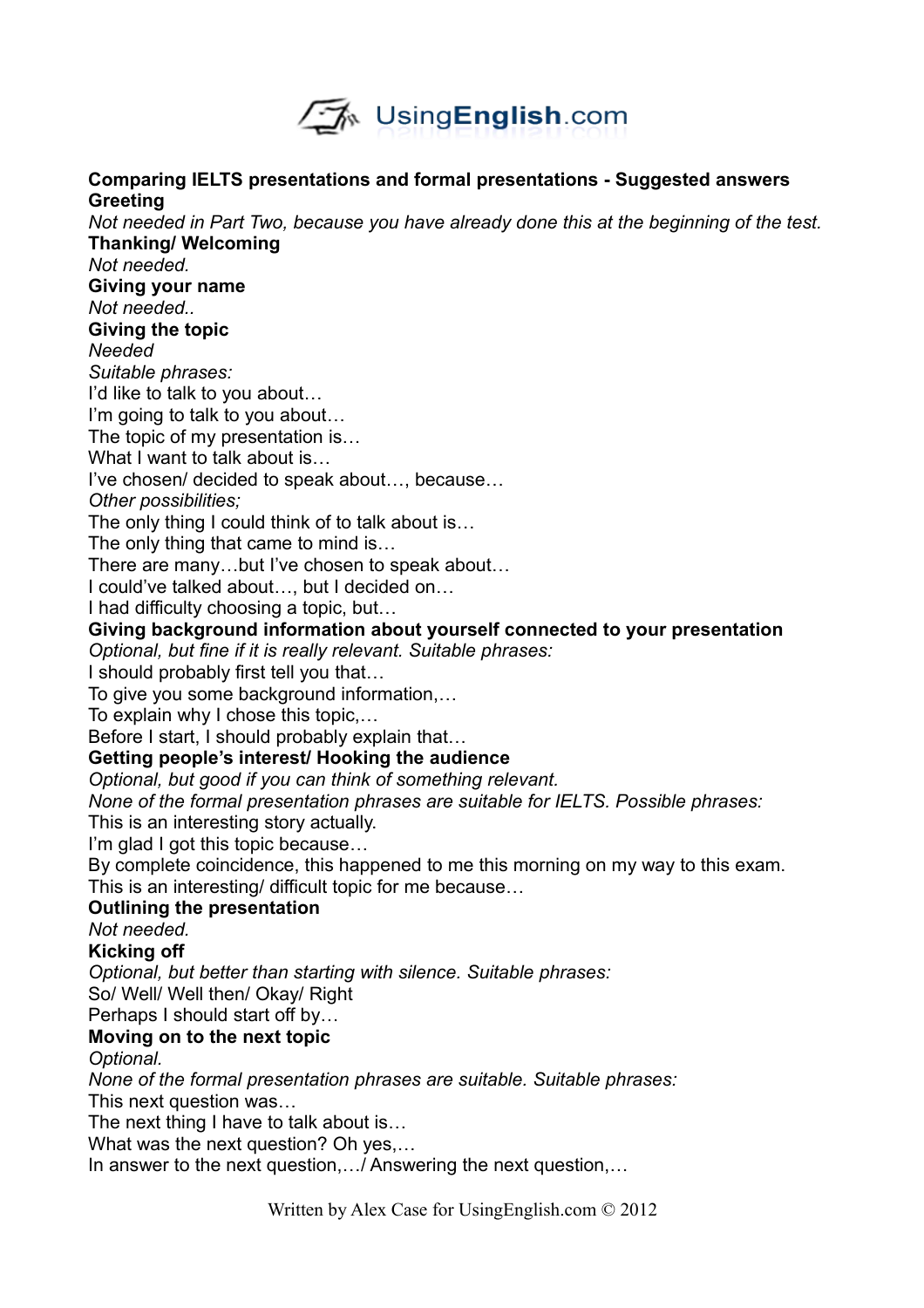

## **Getting back on topic**

*Optional, as hopefully you can stay on topic. Suitable phrases* Anyway,… Where was I? As I was saying… *Other possible phrases* I seem to have gone off topic Getting back to the questions,…

### **Referring to worksheets and visuals**

*Optional, as hopefully you can make your presentation sound more natural than just referring to and answering each question.*

*None of the formal presentation phrases are suitable. Possible phrases:*

The next question is…

Let me look at the next bullet point.

What's the next question? Oh yes,…

What was the next question again? That's right,...

## **Referring to your notes**

*Optional. Possible phrases*

I've written…

Sorry, I'll just try to find that in my notes.

What was I going to say next? Oh yes,...

I have the information written down in my notes somewhere. Here it is.

Sorry, I'm having problems reading my own writing.

## **Referring to earlier parts of the presentation/ Summarising/ Paraphrasing**

*Optional, but quite a good thing to do. Suitable phrases:*

As I mentioned earlier,…

… I mean to say…

…, meaning…

… that is…

Basically, what I'm trying to say is…

*Other possible phrases*

As I said when I answered the first question,…

As I said in Part One,…

As I said when you asked me about…,…

## **Bringing the presentation to a close**

*Optional but probably a good thing to do, especially if the examiner doesn't realise you have finished. None of the formal presentation phrases are suitable. Possible phrases:* That's all I can think of to say.

I think I've answered all the questions.

That's the end of my presentation.

That's it.

Is that enough?/ Is that more than one minute?

Can I stop there?

## **Offering to answer questions**

*Not needed, but it might be okay as another way of ending the presentation. Suitable phrases:*

Is there anything I didn't explain properly?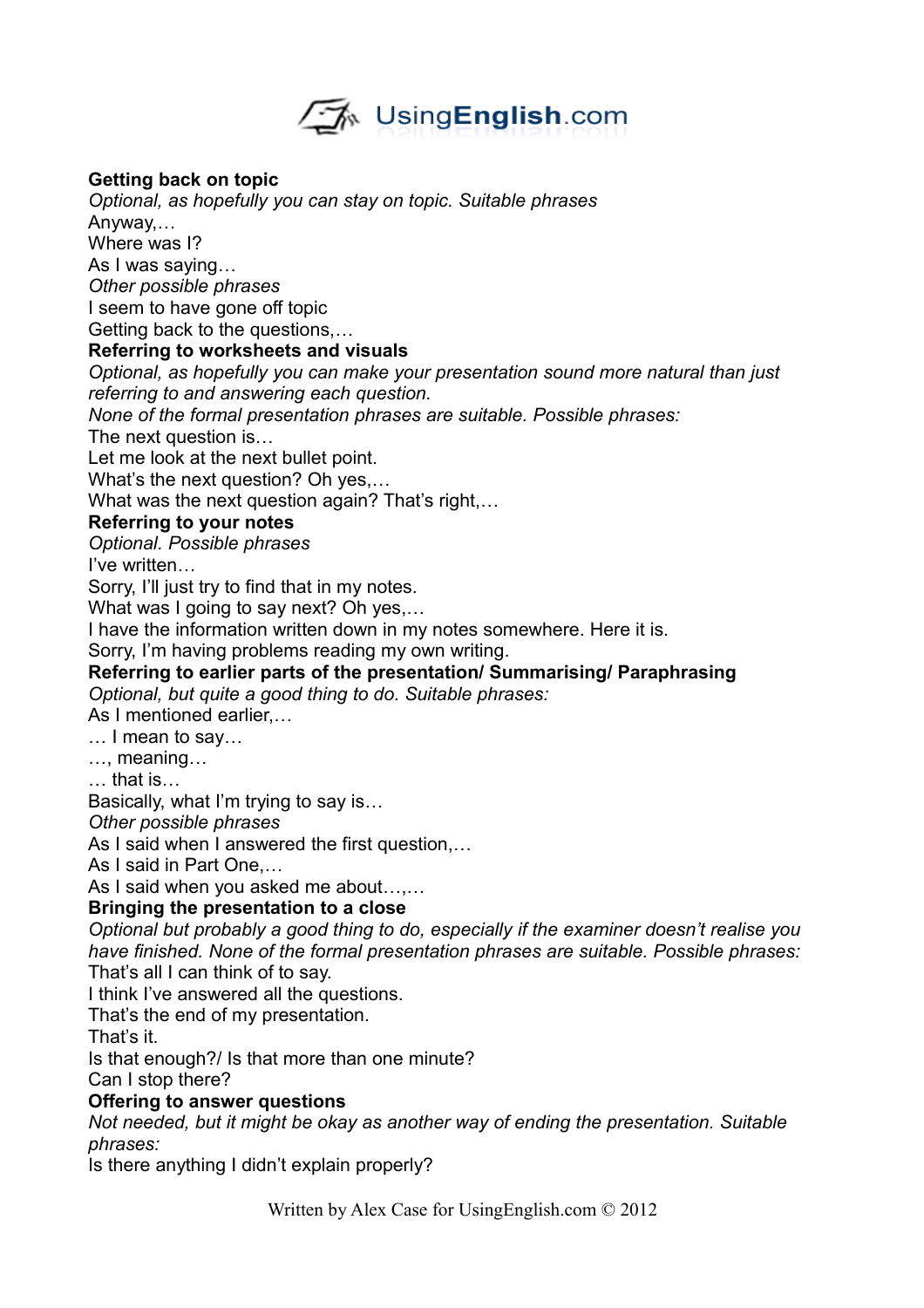

## **Extra phrases for IELTS Speaking Part Two Suggested answers**

### **Checking the question/ Checking what you have to say**

Can I ask about a word in the question? Should I talk about Japan, or the country that I come from? Can I talk about my father's job? Is it okay if I talk about… (instead)?

# **Asking if you can/ should start (if you are ready in less than one minute)**

Shall I start? I think I'm ready.

### **Explaining why your answer doesn't exactly answer the question**

It says here…, but I… I've never actually…, but… The closest thing that happened to me is… I couldn't really think of anything suitable, but… I'll have to skip the next question because…

### **Correcting yourself/ Changing your mind about what to say**

Sorry. I mean/ I meant to say… What am I talking about? It was actually... No, that's wrong. In fact,…

#### **Pausing for thought**

Let me think. Let me see. What was it again?

#### **Sounding unsure**

I can't (quite) remember very well, but…